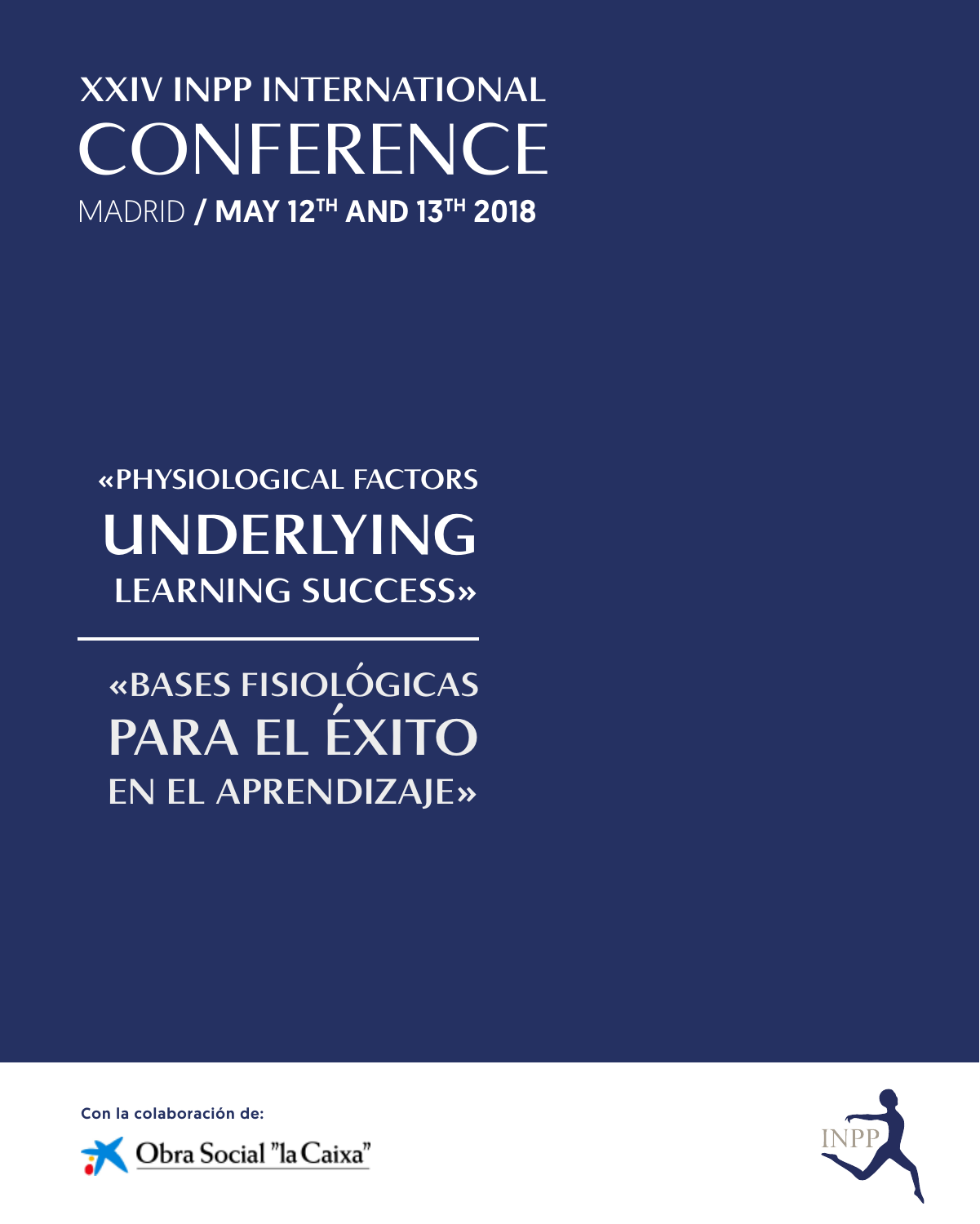### SÁBADO 12 DE MAYO DE 2018 SATURDAY MAY 12TH 2018

### DOMINGO 13 DE MAYO DE 2018 SUNDAY MAY 13TH 2018

| $9:30 - 10:00$  | ENTREGA DE DOCUMENTACIÓN<br><b>REGISTRATION</b>                                                                                                                                                                                                                                  | $9:30 - 10:30$  | <b>KJELD JOHANSEN [DK]</b><br>"JIAS: desde dónde, cómo y j<br>Lecture: "JIAS: from where, ho                                       |
|-----------------|----------------------------------------------------------------------------------------------------------------------------------------------------------------------------------------------------------------------------------------------------------------------------------|-----------------|------------------------------------------------------------------------------------------------------------------------------------|
| $10:00 - 11:00$ | <b>FRANCISCO MORA TERUEL</b><br>[ES] "Emoción y educación"<br>[ES] Lecture: "Emotion and Education"                                                                                                                                                                              | $10:30 - 10:50$ | <b>ALICIA BASTOS SANCHO [ES</b><br>"Efecto de la estimulación au<br>en los potenciales evocados'<br>Lecture: "Effect on the evoked |
| $11:00 - 11:30$ | <b>CAFÉ</b><br><b>COFFEE-BREAK</b>                                                                                                                                                                                                                                               |                 | auditory stimulation"                                                                                                              |
|                 | <b>SALLY GODDARD BLYTHE [UK]</b>                                                                                                                                                                                                                                                 | $10:50 - 11:00$ | Ronda de preguntas conjunta                                                                                                        |
| $11:30 - 12:30$ | "¿Está aumentando la inmadurez neuromotora en la población infantil<br>de la moderna sociedad tecnológica?"                                                                                                                                                                      | $11:00 - 11:30$ | <b>CAFÉ</b><br><b>COFFEE-BREAK</b>                                                                                                 |
|                 | Lecture: "Is Neuromotor Immaturity increasing amongst primary school<br>children in modern technological societies?"                                                                                                                                                             |                 | <b>NATASHA CAMPBELL MC BRI</b>                                                                                                     |
| $12:35 - 13:05$ | <b>MARTA ORTEGA RUIZ [ES]</b><br>"Estudio sobre reflejos primarios retenidos en alumnos<br>de educación primaria. Prevalencia y descripción de resultados"<br>Lecture: "Study on retained primary reflexes in primary school students.<br>Prevalence and description of results" | $11:30 - 12:30$ | "La salud de los niños en el m<br>Lecture: "Children's Health in t                                                                 |
|                 |                                                                                                                                                                                                                                                                                  |                 | <b>VICTOR GARCÍA MOLINA [ES</b>                                                                                                    |
|                 |                                                                                                                                                                                                                                                                                  | $12:35 - 13:35$ | "Los desafíos para la visión de<br>Lecture: "Children's visual cha                                                                 |
| $13:10 - 13:40$ | <b>EWA GIEYSZTOR [PL]</b><br>"Reflejos primitivos - un obstáculo de base para el desarrollo infantil"                                                                                                                                                                            | $13:35 - 14:35$ | <b>COMIDA</b><br><b>LUNCH BREAK</b>                                                                                                |
| $13:40 - 14:00$ | Lecture: "Primitive reflexes - a basal obstacle for child development"<br>Debate abierto sobre los efectos de la INM como factor clave<br>en el éxito en el aprendizaje: Sally Goddard Blythe, Marta Ortega,<br>Ewa Giesztor                                                     | $14:35 - 15:05$ | <b>ELISA GRINNINGER [DE]</b><br>"Programa Escolar de INPP efe<br>miento"<br>Lecture: "INPP School Progran                          |
|                 | NMI Open forum: Chairs: Sally Goddard Blythe, Marta Ortega<br>and Ewa Giesyzstor                                                                                                                                                                                                 |                 | <b>MAIALEN LÓPEZ-LUENGO (E)</b>                                                                                                    |
| $14:00 - 15:00$ | <b>COMIDA</b><br><b>LUNCH BREAK</b>                                                                                                                                                                                                                                              | $15:10 - 15:40$ | "Lateralidad, capacidades per<br>en alumnos de Educación Pri<br>"Laterality, perceptive proces:                                    |
| $15:00 - 16:00$ | <b>PAULA TALLAL [US]</b><br>"El procesamiento auditivo: clave para la comprensión y el aprendizaje"<br>Lecture: "The role of auditory processing in language development                                                                                                         |                 | School students"                                                                                                                   |
|                 |                                                                                                                                                                                                                                                                                  | $15:40 - 16:10$ | <b>CAFÉ</b><br><b>COFFEE-BREAK</b>                                                                                                 |
| $16:00 - 16:30$ | and learning disorders"<br><b>CAFÉ</b><br><b>COFFEE-BREAK</b>                                                                                                                                                                                                                    | $16:10 - 17:10$ | <b>LUCIA TALAMINI (NL)</b><br>"El oculto potencial de proce<br>Lecture: "The hidden process                                        |
| $16:30 - 17:30$ | <b>JORDI JAUSET BERROCAL [ES]</b><br>"Efectos de la música en el aprendizaje"<br>Lecture: "The effects of music on learning"                                                                                                                                                     | $17:10 - 17:20$ | <b>LAURA PELLICO [ES]</b><br>Clausura<br>Closure                                                                                   |



y por qué"

how and why"

(ES)

auditiva individualizada de Jonhansen

ked potentials of Jonhansen's individualized

#### Inta: KJLED JOHANSEN Y ALICIA BASTOS

#### **BRIDE** (UK)

I mundo moderno"

in the Modern World"

 $[ES]$ 

de los niños en la era tecnológica"

challenges in the technologial era"

efectos sobre el aprendizaje y el comporta-

#### rammes: effects on learning and behaviour"

#### $\mathsf{F}[\mathsf{ES}]$

perceptivas y rendimiento matemático Primaria"

tesses and math performance in Primary

cesamiento del cerebro que duerme" essing potential of the sleeping brain"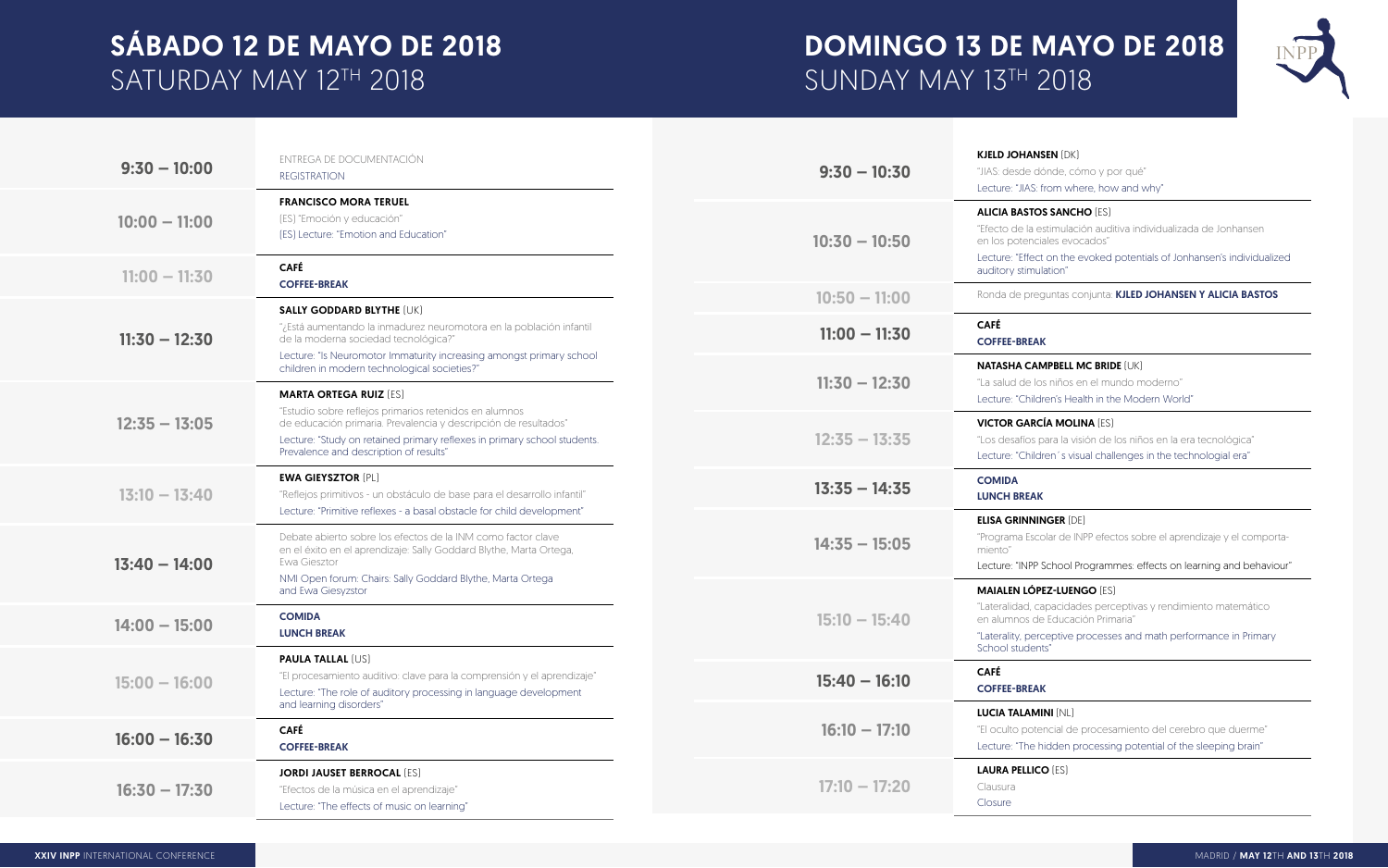El 1er. Congreso Internacional sobre Retraso Neuro-Evolutivo en niños con di ficultades específicas de aprendizaje tuvo lugar en Chester en 1987, organi zado por Peter Blythe, quien gradualmente se había ido cansando de asistir a congresos que se centraban cada vez más en aquellos temas específicos de sus campos de investigación y tendían a "cerrarse" a profesionales de otros campos o ideas.

El objetivo de Peter Blythe era aglutinar a profesionales de diversas disciplinas que trabajaran con enfoques diferentes y en niveles de actuación distintos en el estudio y tratamiento de los problemas del neuro-desarrollo, reconociendo que, por su propia naturaleza, los problemas del neuro-desarrollo son mul ti-factoriales.

Su objetivo también era que estas conferencias tendieran un puente para sal var el espacio que existía entre las nuevas ideas y los métodos considerados alternativos y el mundo académico más clásico, animando a los estudiantes de postgrado a aceptar el reto de probar científicamente y publicar sus descubri mientos sobre métodos aun no aceptados en el mundo académico.

Más de tres décadas después, intentamos mantener este legado de Peter Blythe, organizando el XXIV Congreso Internacional, ofreciendo una visión caleidoscópica sobre los factores implicados en el éxito del proceso de apren dizaje. Participarán eminentes expertos en distintos campos que expondrán los valiosos conocimientos adquiridos a lo largo de su vida. Además, hemos creado el espacio para la presentación de estudios de investigación sobre el aprendizaje, el funcionamiento emocional y el comportamiento, desarrollados por jóvenes profesionales dentro del marco académico.

The 1st International Conference on Neuro-Developmental Delay in Children with Specific Learning Difficulties was held in Chester in 1987 and was the brain child of Peter Blythe, who had become weary of specialist conferences, which increasingly focused on the minutiae of their own field and tended to become "closed" to professionals from other fields or new ideas.

It was his aim to bring together professionals from diverse disciplines working with different approaches and at different levels on the understanding and treatment of neuro-developmental problems, recognizing that by their very na ture, neuro-developmental problems are multi-factorial.

It was also his hope that these conferences would bridge the gap between new ideas, methods considered to be alternative and academia, with the latter encouraging post graduate students to challenge, test and publish findings on methods not yet accepted as mainstream.

More than three decades later we have taken the challenge of organizing the XXIV edition of the INPP conference. Keeping his spirit in mind, we have tried to offer a kaleidoscopic view of the factors involved in learning success. There will be experts from different fields sharing their lifelong gathered knowledge, and there will also be space for young professionals to present their research studies having taken the courage to contribute in the construction of this bridge.

 Peter Blythe (1926-2013) founded in 1975 the Institute for Neurophysiological Psychology and devoted the second half of his life, to research into the effects of immaturity in the functioning of the central nervous system on learning out comes, emotional functioning and behaviour.



# **THE INPP CONFERENCE**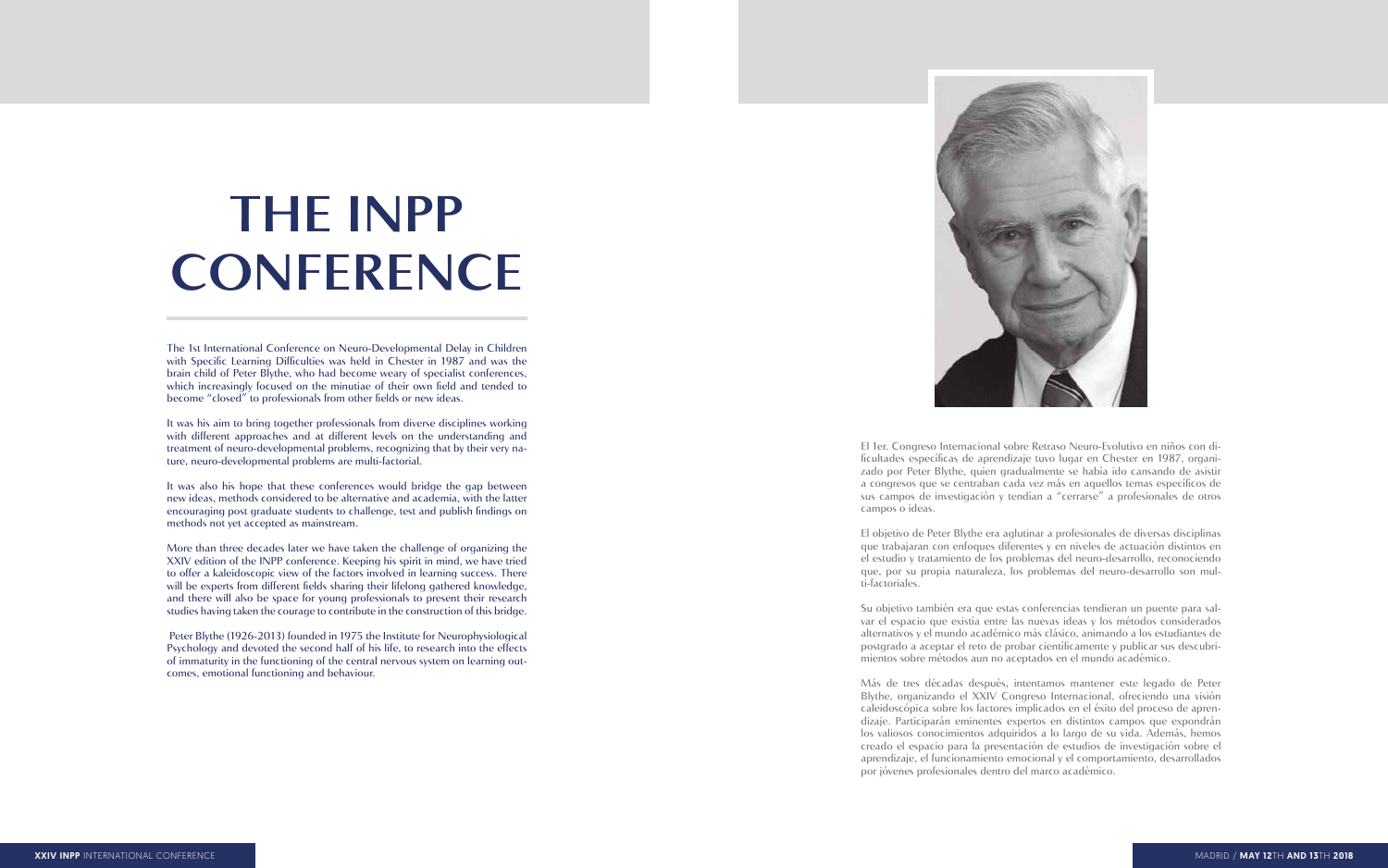

Francisco Mora Teruel, MD, holds a Ph.D in Medicine from the University of Granada and a D.Phil. in Neuroscience from the University of Oxford (England). He is Honorary Professor of Human Psychology at the Faculty of Medicine of the Universidad Complutense of Madrid. He is member of the Royal National Academy of Medicine of Spain. He is Doctor Honoris Causa by the University Siglo 21, Buenos Aires, Argentina. Professor Mora is the author of more than 700 publications that include scientific articles, books, book chapters and scientific communications.

#### **"Emotion and Education"**

We are nowadays witnesses of a new stage in the world of education based on the knowledge of brain functioning.Many are the ingredients of the learning process and to its study is devoted the recently named Neuroeducation. Neuroeducation is not yet an organized body of knowledge, since its development is linked to the evolution of neuroscience and more specifically, cognitive neuroscience.

The abstracts, the ideas, can only be properly learned through joy, and attention awakened by curiosity and emotions. It is emotion that opens the doors to learning and memory and therefore also to knowledge. Emotion is the neural activity that underlies and sustains brain functioning, no matter if it is sensory, motor, affective or cognitive processing. To turn on emotions, in the context of learning and memory, curiosity is necessary. To properly learn and memorize something, we need an initial interesting stimulus.

Curiosity, something perceived as curious, is something that stands out from the environment, and breaks the perceptive monotony. And the stimuli which turn on the curiosity are the pleasure and reward systems that are encoded in the emotional brain or limbic brain.

It is an acknowledged fact that the presence of primitive reflexes and postural reactions at key stages in development provide signposts of maturity in the functioning of the central nervous system (CNS).

Curiosity opens automatically the windows of attention, a necessary focus in the creation of knowledge. If there is no attention present no explicit learning or memory exists and therefore neither does knowledge. Knowing that curiosity and attention are necessary ingredients in neurobiological and educational terms, should help to adapt the timing and components of teaching to match each age to make it become more effective and efficient.

Of special consideration is what refers to the "attention span" which is the maximum period of time that attention can be sustained and its importance in teaching. This presentation is a reflection on these recent discoveries that allows a positive approach to a future of changes, already set in motion, on how we can improve our teaching and learning, and of course how we can educate better.

Sally Goddard Blythe, MSc, is Director of the Institute for Neuro-Physiological Psychology (INPP) in Chester. She is the author of several books on the relationship between physical development, learning and emotions including research on the incidence of neuromotor immaturity in children in mainstream schools and use of the physical intervention programmes. She is responsible for overseeing the provision of training in the INPP method to professionals from all over the world. Memberships include: Education advisory board for the Dyspraxia Foundation, EYE, The International Alliance for Childhood and The Society of Authors.

### **"Is Neuromotor Immaturity increasing amongst primary school children in modern technological societies?"**

Despite a growing body of evidence to show that primitive reflex activity can persist in later childhood and adult life in the absence of identified pathology, and that residual primitive reflexes are linked to specific impairments in aspects of learning and emotional functioning, the use of primitive reflexes as markers of immaturity, clinical tools for remediation and measures of change, remains controversial.

This presentation provides: an introduction to the INPP method; a survey of recent independent projects assessing children's neuromotor readiness for school in the United Kingdom involving more than 700 children in mainstream primary schools; an analysis of 45 case studies of children who had received speech and language therapy (SALT) in the past, who show signs of residual reflexes and specific motor dysfunction several years later, suggesting that speech impairment in these cases was not an isolated dysfunction of language.

## FRANCISCO **MORA**

## SALLY **GODDARD BIYTHE**

Francisco Mora es Doctor en Medicina por la Universidad de Granada, España, Doctor en Neurociencia por la Universidad de Oxford, Inglaterra, Catedrático de Fisiología Humana en el Departamento de Fisiología de la Facultad de Medicina de la Universidad Complutense de Madrid (UCM) y ex-Profesor del Departamento de Fisiología Molecular y Biofísica de la Facultad de Medicina de la Universidad de Iowa (USA). Actualmente es Profesor Honorífico de Fisiología Humana del Departamento Fisiología de la UCM y miembro correspondiente de la Real Academia Nacional de Medicina de España. Y es Doctor Honoris Causa por la Universidad Siglo 21 en Buenos Aires Argentina. El profesor Mora es autor de más de 700 publicaciones que incluyen, artículos científicos, libros, capítulos de libros, comunicaciones científicas.

#### **"Emoción y Educación"**

Hoy se comienza a abrir un mundo nuevo en la educación con los conocimientos que viene aportando el funcionamiento del cerebro. Los ingredientes de ese proceso son muchos y a su estudio se dedica lo que se ha acuñado como Neuroeducación. La Neuroeducación todavía no es un conjunto reglado de conocimientos dado que este nuevo campo avanza al paso y en la medida que avanza la neurociencia y en particular la neurociencia cognitiva.

Los abstractos, las ideas, solo se pueden aprender bien con la alegría y la atención abierta por la curiosidad y la emoción. Es con emoción que se abren las puertas que llevan al aprendizaje y la memoria y con ellos al conocimiento. La emoción es esa actividad neuronal que subyace y sostiene el funcionamiento del cerebro, sea el procesamiento de lo sensorial, lo motor, lo afectivo o lo cognitivo. El encendido de la emoción, en ese contexto de aprender y memorizar, arranca con la curiosidad. Para aprender y memorizar bien algo abstracto, se requiere de ese estímulo inicial emocional que lo haga interesante. La curiosidad, lo curioso, es todo aquello que sobresale del entorno y rompe la monotonía perceptiva. Precisamente, los estímulos que encienden la curiosidad son los sistemas de recompensa o placer del cerebro que vienen codificados en el así llamado cerebro emocional o cerebro límbico.

Con la curiosidad se abren automáticamente las ventanas de la atención, foco necesario para la creación de conocimiento. Sin la atención no hay aprendizaje ni memoria explícito y por ende tampoco conocimiento. Comprender todos esos ingredientes de la curiosidad y la atención en términos neurobiológicos y educativos debe ayudar a conocer los tiempos y los componentes reales necesarios para poder adecuar las enseñanzas a cada edad y hacerlas más efectivas y eficientes. De consideración especial es lo que refiere a los "tiempos atencionales" que es el período de tiempo máximo que puede sostenerse la atención y su importancia en la enseñanza.

Esta presentación es una reflexión sobre esos nuevos acontecimientos que miran positivamente hacia un futuro que nos habla de un cambio, ya puesto en marcha, sobre cómo poder enseñar y aprender mejor y desde luego educar mejor.



Sally Goddard Blythe, especialista en Educación y Neurodesarrollo y Directora del Institute for Neurophysiolological Psychology (INPP) en Chester, Reino Unido. Autora de numerosos libros y artículos sobre desarrollo infantil y factores neuro-evolutivos en Dificultades Específicas de Aprendizaje. Es la autora del Test de Detección y el Programa de Ejercicios para Escuelas de INPP. Es responsable de supervisar la gestión de la formación en el método INPP a profesionales de todo

el mundo.

### **En la moderna sociedad tecnológica ¿está aumentando la inmadurez neuromotora de los alumnos de primaria?**

La presencia de reflejos primitivos y reacciones posturales en etapas claves del desarrollo son considerados señales de la maduración del funcionamiento del sistema nervioso central

(SNC).

A pesar del creciente cuerpo de conocimiento que muestra que la presencia de reflejos primitivos puede persistir en etapas posteriores de la infancia y la edad adulta, en ausencia de patología identificada, y que la presencia residual de reflejos primitivos esta relacionada con dificultades específicas de aspectos del aprendizaje y el funcionamiento emocional, sigue siendo controvertido el uso de los reflejos primitivos como marcadores de inmadurez, herramientas clínicas de intervención y medida del cambio.

Esta presentación aporta una introducción al método de INPP, una recopilación de los últimos proyectos independientes que valoraban la madurez neuromotora para la entrada en la escuela en el Reino Unido que involucra a más de 700 niños de primaria de escuelas públicas y un análisis de 45 de casos de niños que han recibido terapia de logopedia en el pasado, que muestran años después signos de presencia residual de reflejos y disfunción motora específica, sugiriendo que el trastorno del lenguaje en estos casos no era una disfunción aislada del lenguaje.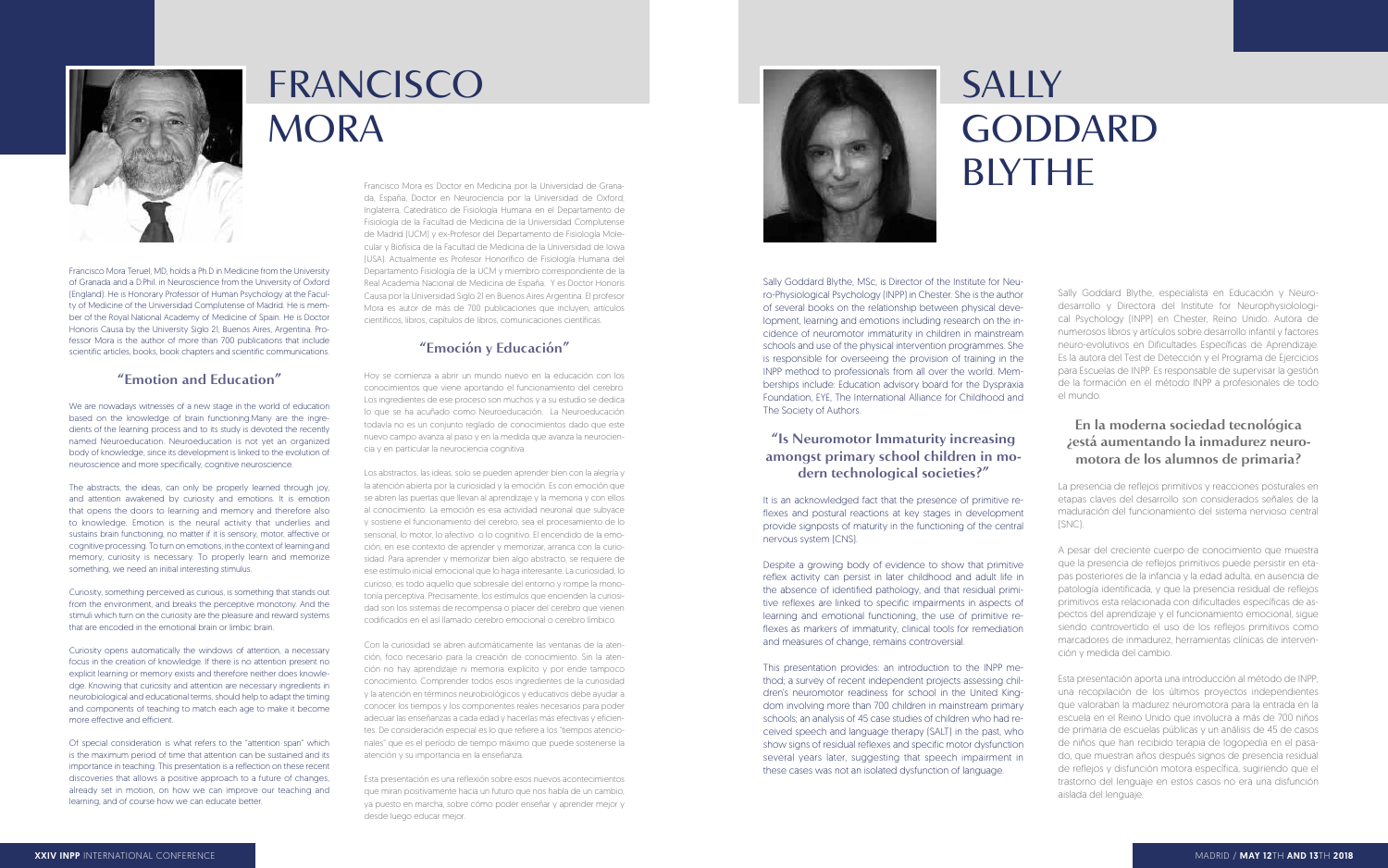

Ewa Gieysztor, MSc Physiotherapist, is developing her doctoral studies at Wroclaw Medical University, Poland. She combines her work as therapist with the research, being first author and co-author of various articles related with primitive reflexes. She will present her recently published research on: the degree of primitive reflexes integration as a diagnostic tool to assess the neurological maturity of healthy preschool and early school aged children.

#### **"Primitive Reflexes, a basal obstacle for child development"**

Maturation of the nervous system in children occurs spontaneously due to the influence of the stimuli arriving from the environment. The integration of primitive reflexes is an indicator of neurological maturity. The aim of the study is to compare neurological maturity of preschool and early school age children based on the degree of primitive reflexes integration. The study shows that spontaneous integration of reflexes occurs with age and is fuller in school age children than in preschool children. Introduction of screening tests and treatment of reflex integration at the stage of preschool and early childhood may be a part of the prevention of developmental disorders. Conducting wider populations studies showing the presence and impact of persistent primitive reflexes in various spheres of life of healthy children, would help to define age standards for the reflexes integration.

Marta Ortega Ruiz, Physiotherapist, Pd.D from the Universidad de Barcelona, has a Master degree on Motor Activity and Education, and Posgraduate studies on Educational Psychomotricity. She combines her private practice as therapist using the INPP Reflex Integration Method and the Johansen Individualized Auditory Stimulation Method with the teacher training in the INPP School Program and informative talks on child neurodevelopment. She also colaborates in the annual INPP training for therapists in Madrid.

#### **"Study on retained primary reflexes in primary school students. Prevalence and description of results"**

It is generally known that a newborn comes to the world with several primary reflexes, which contribute in various manners to their birth, survival and future development during their first months of extrauterine life, and they are supposed to disappear before the first year of life in healthy children.

These beliefs may take other meaning with Peter Blythe and Sally Goddard's claims about some children who fail to mature their central nervous system during their first 6 months of life and continue growing with the presence of primary reflexes, what they call neuromotor immaturity, and can have future consequences in learning.

This study is part of research in education, following the principles of the quantitative paradigm. We have collected data about the presence of primary vestibular reflexes that are believed to be related to learning, described by INPP, from fifth grade students from Valls, Tarragona. At the same time, we have also used standardized tests for motor and academic performances in order to be able to compare the results.

Ewa Gieysztor, Diplomada en Fisioterapia, está realizando sus estudios de doctorado en la Universidad de Ciencias de la Salud de Wrocław, Polonia, y combina su trabajo como terapeuta con la investigación, siendo autora de varios artículos relacionados con los reflejos primitivos. Presentará su reciente investigación sobre el grado de integración de los reflejos primitivos como herramienta de diagnóstico para evaluar la madurez neurológica de niños de educación infantil y primaria.

#### **"Reflejos primitivos - un obstáculo de base para el desarrollo infantil"**

La maduración del sistema nervioso en los niños ocurre de forma espontánea, a través de la influencia de los estímulos procedentes del entorno. La integración de los reflejos primitivos es un indicador de madurez neurológica. El objetivo del estudio comparativo es valorar el grado de maduración neurológica de los niños de edad preescolar y los niños de primaria en base al grado de integración de los reflejos primitivos. El estudio muestra que la integración espontánea de los reflejos se produce con la edad y que es más completa en los niños de educación primaria que en los niños de preescolar. Se sugiere la introducción de test de detección y el tratamiento de la integración de reflejos para prevenir los trastornos del desarrollo. Además, llevar a cabo estudios de mayor envergadura en los que se valorara la presencia y el impacto de los reflejos en distintas esferas de la vida de niños sanos, permitiría definir con mayor exactitud los estándares de edad para la integración de cada reflejo.



Marta Ortega Ruiz, Fisioterapeuta, Doctora por la Universidad de Barcelona tiene un Máster en Actividad Motriz y Educación y realizó los estudios de Postgrado en Psicomotricidad Educativa. Combina la práctica privada como terapeuta utilizando el Método de INPP de integración de reflejos y el Método de Estimulación Auditiva Individualizada de Johansen con la formación para docentes del Programa Escolar de INPP y charlas divulgativas sobre neurodesarrollo infantil. Es colaboradora habitual de la formación de terapeutas de INPP en Madrid.

### **"Estudio sobre reflejos primarios retenidos en alumnos de educación primaria. Prevalencia y descripción de resultados"**

Se cree de manera unánime que los reflejos del desarrollo aparecen en el feto y el bebé como indicio del buen funcionamiento del sistema nervioso. El recién nacido llega al mundo con una serie de reflejos primarios, que contribuyen a su nacimiento, y a su supervivencia y posterior desarrollo en los primeros meses de vida extrauterina. Se considera que tendrían que desaparecer en niños sanos antes del primer año de vida.

Estas creencias toman otro sentido con las aportaciones de Peter Blyhte y Sally Goddard, que han comprobado que algunos niños sanos (sin patología ni lesión neurológica), pasados los 6 meses de vida, siguen presentando rastros de esos reflejos primarios, lo que ellos han nombrado immadurez neuromotora, y que pueden tener relación con dificultades que pueden afectar el aprendizaje.

Este estudio se enmarca en la investigación educativa, siguiendo los postulados del paradigma cuantitativo. Se ha evaluado la prevalencia de reflejos primarios vestibulares retenidos en una población de quinto de primaria de la ciudad de Valls, Tarragona. También se han utilizado pruebas estandarizadas de rendimiento motor y académico para comparar los resultados.



### EWA GYESZTOR

## MARTA **ORTEGA** RUIZ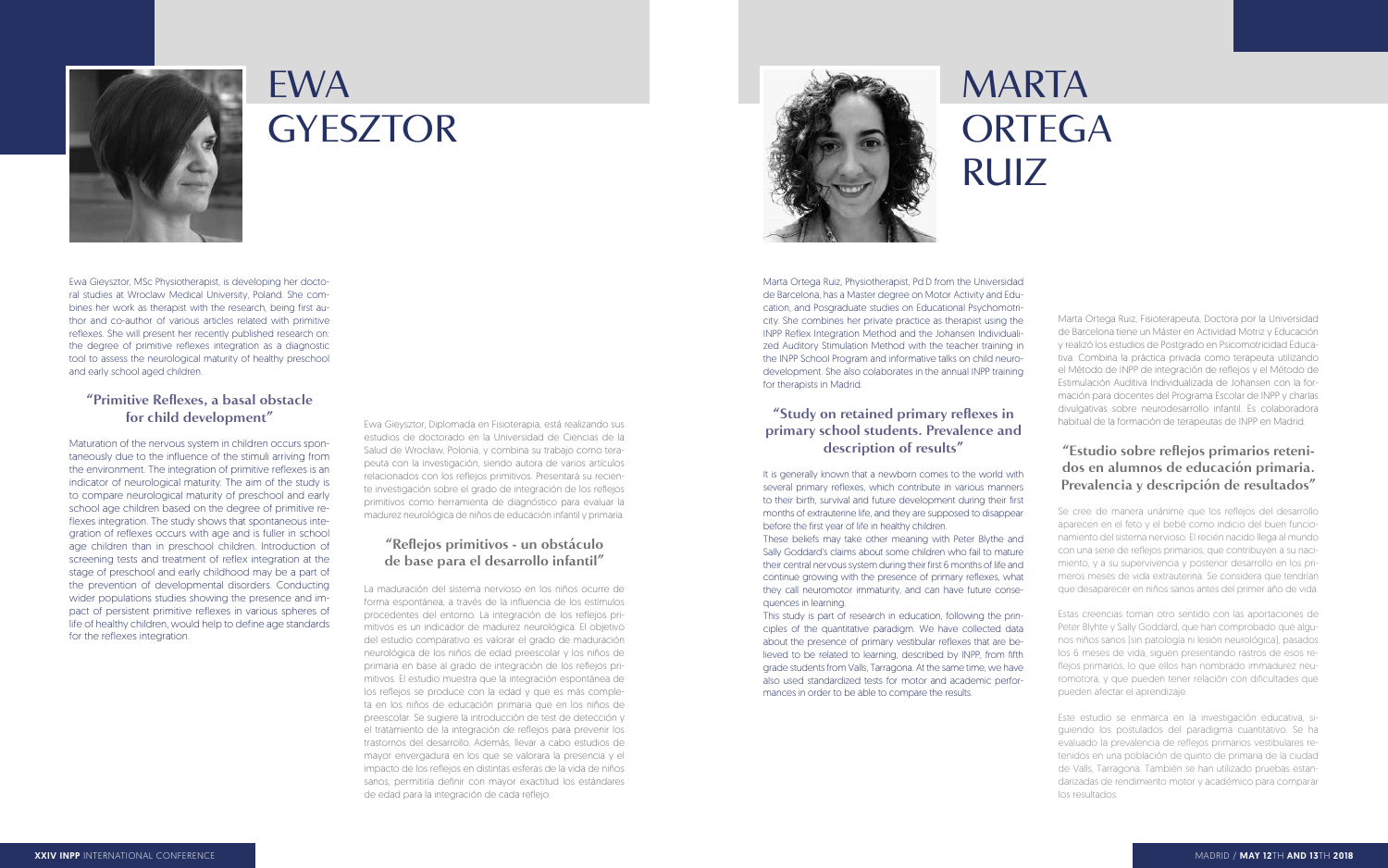Lucia Talamini is the head of the UvA Sleep and Memory Lab. Her research on sleep and memory occurs at the interface of psychology, neuroscience and technology. She has authored around 65 scientific publications, including two patent applications and has been awarded many grants including a VIDI innovation grant. She is involved with the boards of the Dutch Sleep-Wake Research Society (NSWO), post-graduate research school ONWAR and the UvA Psychology Research Master. She also collaborates with several companies on neurotech development.

#### **"The hidden processing potential of the sleeping brain"**

This lecture offers a broad introduction to sleep, including a developmental perspective, and a basic overview of sleep physiology and regulation. We will come to understand the various growth and restore processes hosted by sleep, which crucially maintain our physical integrity. We will, moreover, see that sleep is not only essential for physical health, but also for a variety of mental functions. For instance, learning, memory consolidation, emotional coping and problem solving all benefit from sleep. The importance of sleep for mental function is not merely due to the general restorative effects of sleep. Rather, it seems to be related to brain-specific processes, whereby information acquired during the day is reprocessed and reorganised. Finally, we will have a brief glimpse at a pioneering technology, developed in our lab, which allows us to deepen sleep and manipulate memories in the sleeping brain.

Jordi A. Jauset Berrocal, Ph.D in Communication, Telecomnunication engineer and musician. Has a Master´s Degree in Psychobiology and Congnitive Neuroscience (UAB). He is professor at the Ramon Llull-Blanquerna University. He is trained in neurologial music therapy by de R. F. Unkefer Academy for Neurological Music Therapy. Lecturer, writer and scientific disseminator of the benefits of music in the fields of health and education. He is member among others, of the International Association for Music and Medicine (IAMM) the European Society for the Cognitive Sciences of Music (ESCOM) and the Society of Music Perception and Cognition (SMPC).

#### **"The effects of music in learning"**

Music is a multi-modal stimuli that evokes in human beings a response that involves most of the cortex, stimulating a variety of the brain areas (sensory motor, cognitive and emotional), through motor, emotional, attentional and memory mechanisms. The process of learning music, due to neuro-plasticity, has as an outcome a series of structural and funtional changes that recent studies have correlated with improvement in a variety of skills, specially in language and speech. The presently known mechanisms of music-brain interaction will be discussed and some of the research on the relation between music learning and cognitive functions improvement will be mentioned and discussed.



### LUCIA **TALAMINI**

## JORDI JAUSET **BERROCAL**

Lucía Talamini es Directora del Laboratorio de Sueño y Memoria de la Universidad de Amsterdam (UvA). Su investigación sobre el sueño y la memoria tiene lugar en la interfaz de la psicología, la neurociencia y la tecnología. Es autora de alrededor de 65 publicaciones científicas, incluidas dos solicitudes de patente, y ha recibido numerosas subvenciones, incluida una beca de innovación VIDI. Es miembro de las juntas directivas de la Sociedad de Investigación Holandesa Sleep-Wake (NSWO), la Escuela de Investigación de Posgrado ONWAR y el Máster Universitario en Investigación Psicológica (UvA). También colabora con varias compañías en el desarrollo de neurotecnología.

#### **"El oculto potencial de procesamiento del cerebro que duerme"**

La conferencia ofrece una amplia introducción al papel del sueño, incluyendo una perspectiva evolutiva y una visión general de la fisiología del sueño y su regulación. Podremos comprender los procesos de crecimiento y restitución que alberga el sueño, crucial en el mantenimiento de la integridad física del ser humano. Además, plantea cómo el sueño no solo es esencial para la salud física, sino también para un amplio abanico de funciones mentales. Demuestra cómo el aprendizaje, la consolidación de la memoria, la adaptación emocional o la resolución de problemas se benefician del sueño. La importancia del sueño para las funciones mentales no se debe meramente a sus efectos regenerativos generales, sino que parece estar relacionado con procesos cerebrales específicos, a través de los cuales la información adquirida durante el día se reprocesa y reorganiza. Para finalizar mostrará brevemente la tecnología pionera utilizada en el laboratorio, que permite profundizar el sueño y manipular las memorias del cerebro dormido.



Jordi A. Jauset Berrocal, Doctor en Comunicación, ingeniero de telecomunicación y músico. Tiene un Máster en Psicobiología y neurociencia cognitiva (UAB). Es profesor en la universidad Ramón Llull-Blanquerna. Está formado en musicoterapia neurológica por la R.F. Unkefer Academy for Neurologic Music Therapy. Conferenciante, escritor y divulgador científico sobre los beneficios de la música en los ámbitos de la salud y la educación. Es miembro, entre otros, de la International Association for Music and Medicine (IAMM), de la European Society for the Cognitive Sciences of Music (ESCOM) y de la Society for Music Perception & Cognition (SMPC).

### **"Efectos de la música en el aprendizaje"**

La música es un estímulo multimodal cuya respuesta, en los seres humanos, involucra a la práctica totalidad del encéfalo estimulando una diversidad de áreas (sensoriomotoras, cognitivas y emocionales) a través de mecanismos motores, emocionales, de atención y de memoria. El proceso de aprendizaje musical, debido a la neuroplasticidad, da lugar a una serie de cambios estructurales y funcionales que recientes investigaciones correlacionan con mejoras en diversas habilidades, en especial, las lingüísticas y verbales. Se expondrán cuáles son los mecanismos conocidos de la interacción música-cerebro y se citarán y comentarán algunas de las investigaciones que relacionan el aprendizaje musical con una mejora de las funciones cognitivas.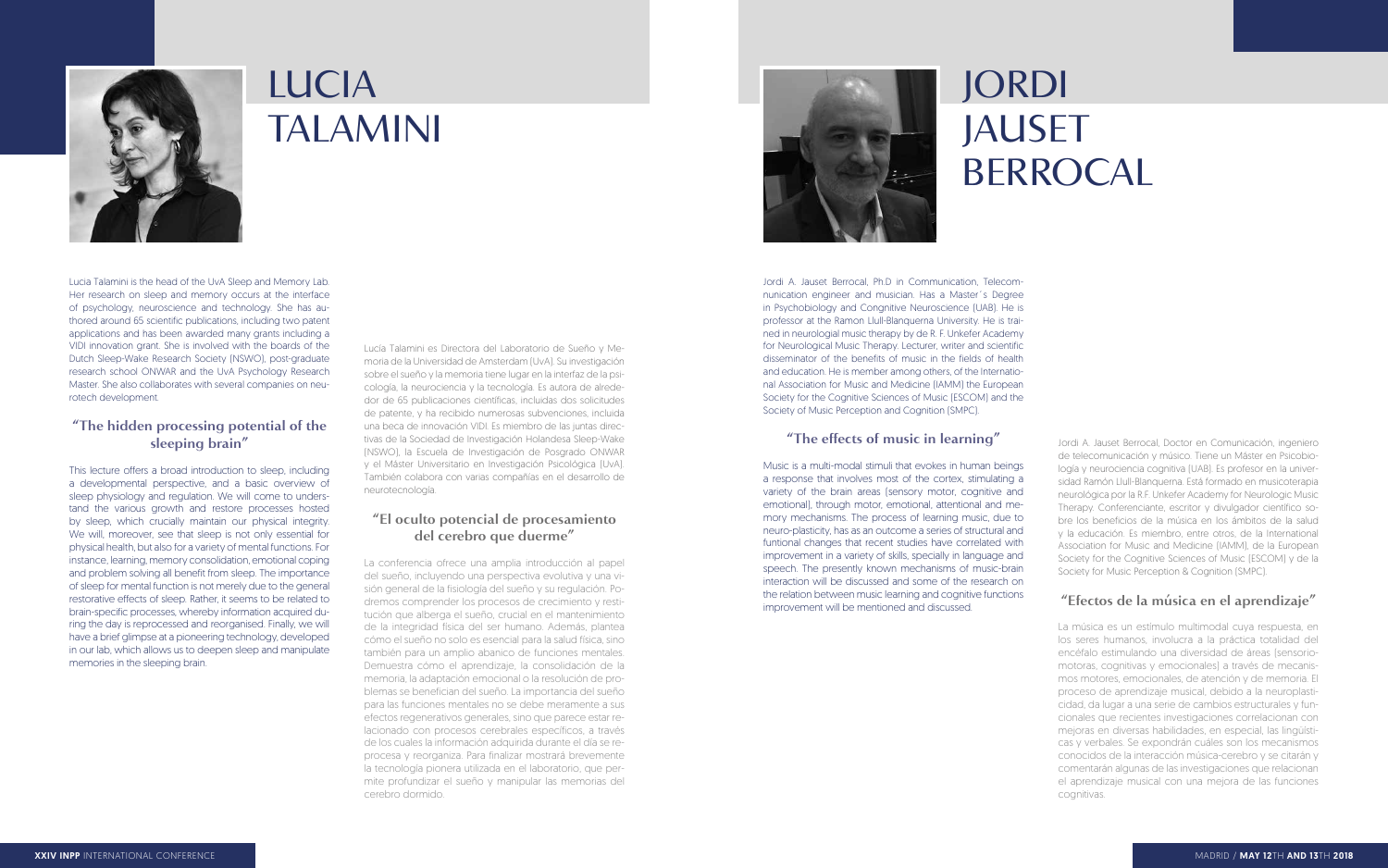Kjled Johansen, was born in 1937 in Denmark. After completing his high school studies, he enrolled in the Danish Air Force Army where he worked as radio operator and pilot. He studied to become a teacher and simultaneously came into contact with the field of auditory stimulation, training in the Volfair Method. During the decade of the 60 he served as a primary school teacher. He continued his education obtaining a Master in Psychology and a PhD in Education. From 1970s to the year 2000 he worked as teacher, Principal and Vice-principal at the Faculty of Pedagogy of Denmark. He founded in 1975 Baltic Dyslexia Research Lab from which he has developed over the course of 40 years a method of Individualized Auditory Stimulation (JIAS) for the treatment of auditory processing difficulties through individually designed music.

#### **"JIAS: from where, how and why"**

This presentation will address the long way from Christian A. Volf shortly after WW2 who concluded that especially reading and spelling problems experienced by some children and adults might be linked to the processing of auditory inputs - and till today´s ongoing scepticism. Brief outlook also to the French ENT A.A. Tomatis. The way JIAS (Johansen Individualized Auditory Stimulation) is performed will be described and the method "defended" by references to recent research.

Alicia Bastos Sancho, Psychologyst. She has dedicated more than 20 years to work with children presenting neurodevelopment delay in her private clinic as well as in orphanages in Eastern Europe and Africa. She has worked with the INPP method since 2004, as well as with the Padovan method of neurofunctional reorganization. She is the national director of the Johansen Individualized Auditory Stimulation Method and collaborates in the research carried out in Spain on the effectiveness of the method. She combines activities in her career as a therapist, teacher, speaker and amateur actress.

#### **"Effect on the evoked potentials of Johansen's individualized auditory stimulation "**

Presentation of results of a study carried out with a group of 10 patients aged between 7 and 16 years with various learning difficulties. Collaboration among professionals: Paulino Uclés (Neurophysiologist), Carmen Pascualena (speech therapist) and Alicia Bastos (psychologist), make possible this first approach for a later scientific study with a greater number of patients.

After twelve months of individualized auditory stimulation having audiometric thresholds measured every two months and auditory evoked potentials every six months, a conclusion follows: Johansen's individualized auditory stimulation modifies not only the thresholds of perception but also, the responses in auditory evoked potentials registered both in the cortex and in the brainstem.



### KJELD **JOHANSEN**

## ALICICA BASTOS **SANCHO**

Kjled Johansen, nació en 1937 en Dinamarca. Tras terminar sus estudios de la escuela secundaria, se enroló en las fuerzas armadas danesas donde ejerció tareas de radio operador y piloto. Realizó los estudios de magisterio y simultáneamente entró en contacto con el campo de la estimulación auditiva, formándose en el método de Volfair. Durante la década de los 60 ejerció como maestro de primaria. Continuó su formación obteniendo un Master en Psicología y un Doctorado en Educación. Desde los años 70 hasta el 2000 sustentó cargos de docencia, y dirección en la Facultad de Pedagogía de Dinamarca. Fundó en 1975 el Baltic Dyslexia Research Lab desde el que ha desarrollado a lo largo de 40 años un método de Estimulación Auditiva Individualizada (JIAS) para el tratamiento de las dificultades de procesamiento auditivo a través de música diseñada individualmente.

#### **"JIAS: Desde dónde, cómo y por qué"**

Esta presentación abordará el largo camino que comenzó con Christian A. Volf poco después del fin de la Segunda Guerra Mundial, postulando que los problemas de lectura y de ortografía experimentados por algunos niños y adultos podrían estar relacionados con el procesamiento de los inputs auditivos. Mención breve y retrospectiva del legado del Otorrinolaringólogo A.A. Tomatis, y por último el Prof. Johansen describirá cómo funciona la Terapia Individualizada de Johansen (JIAS) y aportará referencias de las últimas investigaciones que lo avalan.



Alicia Bastos Sancho, Licenciada en Psicología por la UNED, ha dedicado más de 20 años al trabajo con niños con retraso en el neuro-desarrollo en su clínica privada, así como en orfanatos de Europa del este y África. Es experta en el método de INPP, con el que trabaja desde 2004, así como en el método Padovan de reorganización neurofuncional. Es directora nacional del Método Johansen de Estimulación Auditiva Individualizada y colabora en la investigación realizada en España sobre la efectividad del método. Compagina en su carrera actividades como terapeuta, docente, ponente y actriz amateur.

### **"Efecto de la estimulación auditiva individualizada de Johansen en los potenciales evocados"**

Presentación de resultados de un estudio llevado a cabo con un grupo de 10 pacientes de edades comprendidas entre 7 y 16 años con dificultades diversas de aprendizaje. La colaboración entre los profesionales Paulino Uclés (Neurofisiólogo), Carmen Pascualena (logopeda) y Alicia Bastos (psicóloga), ha hecho posible esta primera aproximación para un posterior estudio científico con un mayor número de pacientes.

Tras doce meses de estimulación auditiva personalizada, en los que se miden umbrales mínimos audiométricos cada dos meses y potenciales evocados auditivos cada seis meses, se desprende una conclusión: La estimulación auditiva personalizada de Johansen modifica no sólo los umbrales mínimos de percepción sino también, a nivel más básico, las respuestas en potenciales evocados auditivos registrados tanto en el córtex como en el tronco encefálico.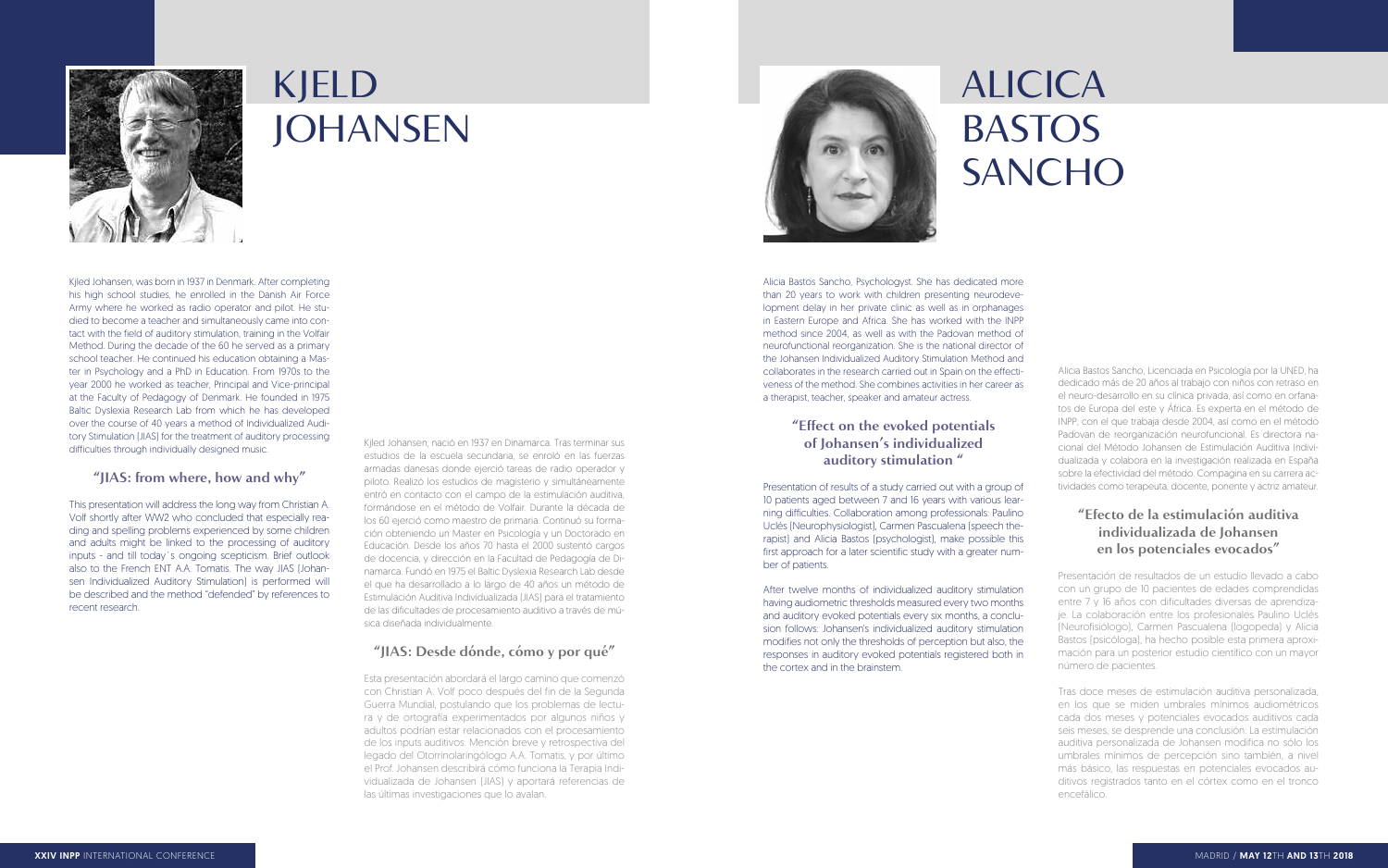Victor J. G. Molina, Optometrist. Extended his expertise with a Master´s studies at the Centro Boston de Optometría and a specialist training at the Centro de Optometría Internacional of Madrid. He has lectured in Clinical Optometry and was professor in the Master´s degree at the European University of Madrid, as well as lecturer at the Universidad Autonoma de Managua in Nicaragua. He is the manager of the divisions of Optometry and Contactology at the Spanish company Tu Visión and is following a Master´s Programme on Scientific **Communication** 



#### **"Children's vision challenges in the digital era"**

We are nowadays raising the first generations of "fully digital" children, as life in modern societies is moving to an "all-digital world". Despite the unquestionable benefits provided by technological developments, the increase in near-point vision activities brought on by the widespread use of all kinds of digital devices, is triggering in fact, some visual challenges that have a direct effect on visual health and habits in our children. Digital Eye Strain (DES), dry eye, and accommodative and vergences disfunctions (Accommodative and Non strabismic binocular disorders or ANSBD) directly linked with learning, school efficiency and cognitive performance are some of the most frequent problems we must face in our daily practice.

The present global myopia pandemic, has also been related in several ways, to the changes in visual habits, -more near vision tasks than ever before- postural rigidity and mioskeletal stress; changes in leisure habits –less outdoors activitiesinduced by this increase in near vision activities. We must face this challenge – "the digital eye´s Everest" – with specific solutions in real life. In this review, we share what we are working on to approach the solution to this challenge and to be able to move ahead with responsibility in the "digital era".

Victor. J.G. Molina, Optometrista. Amplió su formación con el Máster del Centro Boston de Optometría de Madrid y una formación especializada en el Centro de Optometría Internacional de Madrid. Ha impartido clases de Optometría Clínica y fue profesor en el Programa de Máster de la Universidad Europea de Madrid, así como ponente de Contactología en la Universidad Nacional Autónoma de Managua en Nicaragua. Es gerente de las Divisiones de Optometría y Contactología en la empresa española Tu Visión y está siguiendo un Programa de Máster en Comunicación Científica.

#### **"Los desafíos para la visión de los niños en la era tecnológica"**

Hoy en día estamos criando a las primeras generaciones de niños "totalmente digitales", ya que la vida en las sociedades modernas se está convirtiendo en "mundo 100%

digital".

A pesar de los incuestionables beneficios derivados del desarrollo tecnológico, el aumento de las actividades que implican la visión cercana debido al uso generalizado de todo tipo de dispositivos digitales está generando, de hecho, algunos desafíos visuales que tienen un efecto directo sobre la salud visual y los hábitos en nuestros niños. Fatiga Visual Digital, ojo seco y disfunciones acomodativas y de vergencias (disfunciones acomodativas y binoculares no estrábicas o DABNE) directamente relacionadas con el aprendizaje, la eficiencia escolar y el rendimiento cognitivo son algunos de los problemas más frecuentes que debemos enfrentar en nuestra práctica diaria.

La actual pandemia mundial de miopía, también se ha relacionado, de varias maneras, con los cambios en los hábitos visuales – más tareas de visión cercana que nunca, posturas rígidas y estrés mioesquelético, y los hábitos de ocio, menos actividades al aire libre, inducidos por este aumento en actividades de visión cercana. Debemos enfrentar este desafío, con soluciones concretas para la vida real. En esta ponencia, vamos a compartir lo que se está haciendo para resolver este desafío y enfrentarnos a la era "digital", pero de manera responsable.

## VICTOR **GARCIA** MOLINA



### PAULA TALLAL

Paula Tallal, Ph.D. in Experimental Psychology from Cambridge University worked at the faculty of John Hokins and UCSD before being recruited to co-found the Center of Molecular and Behavioral Neuroscience at Rutgers, Newark. She is currently on the faculty at The Salk Institute for Biological Studies as well as the Center for Human Development at the University of California San Diego. For the past 30 years, Dr. Tallal has led NIH and NSF funded multidisciplinary research teams and has published over 250 papers on the neurological basis of auditory perceptual, speech, language and reading development and disorders.

#### **"The role of auditory processing in language development and learning disorders"**

Individual differences in basic auditory perceptual functions have been shown to affect speech perception, language and literacy skills as well as social and emotional development. In turn, individual differences in language and literacy skills have proved to be highly predictive of overall academic achievement. Both genetic and environmental factors have shown to contribute to individual differences in basic perceptual, cognitive and language abilities. Specifically, prospective, longitudinal developmental studies have demonstrated that both normal development of language as well as disorders of speech processing, language and reading, are linked to basic auditory processing speed, attention and memory. Understanding the role of basic auditory perception and cognitive abilities in academic achievement has led to the development of novel, neuroplasticity-based perceptual, cognitive and linguistic skills training strategies (Fast ForWord®) aimed at strengthening each student's fundamental learning capacity. The efficacy of Fast ForWord® training has been studied using behavioral, clinical, educational, electrophysiological and neuroimaging methods. Results from intervention studies in laboratory, clinical as well as school settings will be presented.

Paula Tallal es Doctora en Psicología Experimental por la Universidad de Cambridge. Trabajó en la facultad John Hopkins y UCSD antes de ser contratada para co-fundar el Centro de Neurociencia Molecular y Conductual en Rutgers, Newark. Actualmente, trabaja en el Instituto de Estudios Biológicos de Salk y en el Centro para el Desarrollo Humano de la Universidad de California en San Diego. Durante los últimos 30 años, la Dra. Tallal ha dirigido múltiples equipos de investigación multidisciplinar financiados por el NIH y la NSF y ha publicado más de 250 artículos sobre las bases neurobiológicas del desarrollo y los trastornos de la percepción auditiva, el habla, el lenguaje y la lectura.

#### **"El procesamiento auditivo: clave para la comprensión y el aprendizaje"**

Se ha demostrado que las diferencias en las funciones básicas de percepción auditiva afectan a la percepción del habla, el lenguaje y la lectoescritura, así como al desarrollo social y emocional. A su vez, se ha demostrado que las diferencias individuales en el lenguaje y lectoescritura son altamente predictivas del éxito académico general. Se ha demostrado que tanto los factores genéticos como los ambientales contribuyen a las diferencias individuales en las capacidades perceptivas, cognitivas y lingüísticas básicas. De hecho, hay estudios evolutivos prospectivos longitudinales que demuestran que tanto el desarrollo normal del lenguaje como los trastornos del procesamiento del habla, lenguaje y lectura, están vinculados a la velocidad de procesamiento básica, la atención y la memoria. La comprensión del rol que tiene la percepción auditiva básica y las habilidades cognitivas en la actuación académica ha llevado al desarrollo de estrategias de entrenamiento de habilidades perceptivas, cognitivas y lingüísticas novedosas, basadas en la neuro-plasticidad (Fast ForWord®) dirigidas a fortalecer las capacidades de aprendizaje fundamentales de cada estudiante. La eficacia del entrenamiento del Fast ForWord® ha sido estudiada mediante métodos comportamentales, clínicos, educativos, electrofisiológicos y de neuroimagen. Se presentarán los resultados de estudios realizados en laboratorio, clínica y entorno escolar.

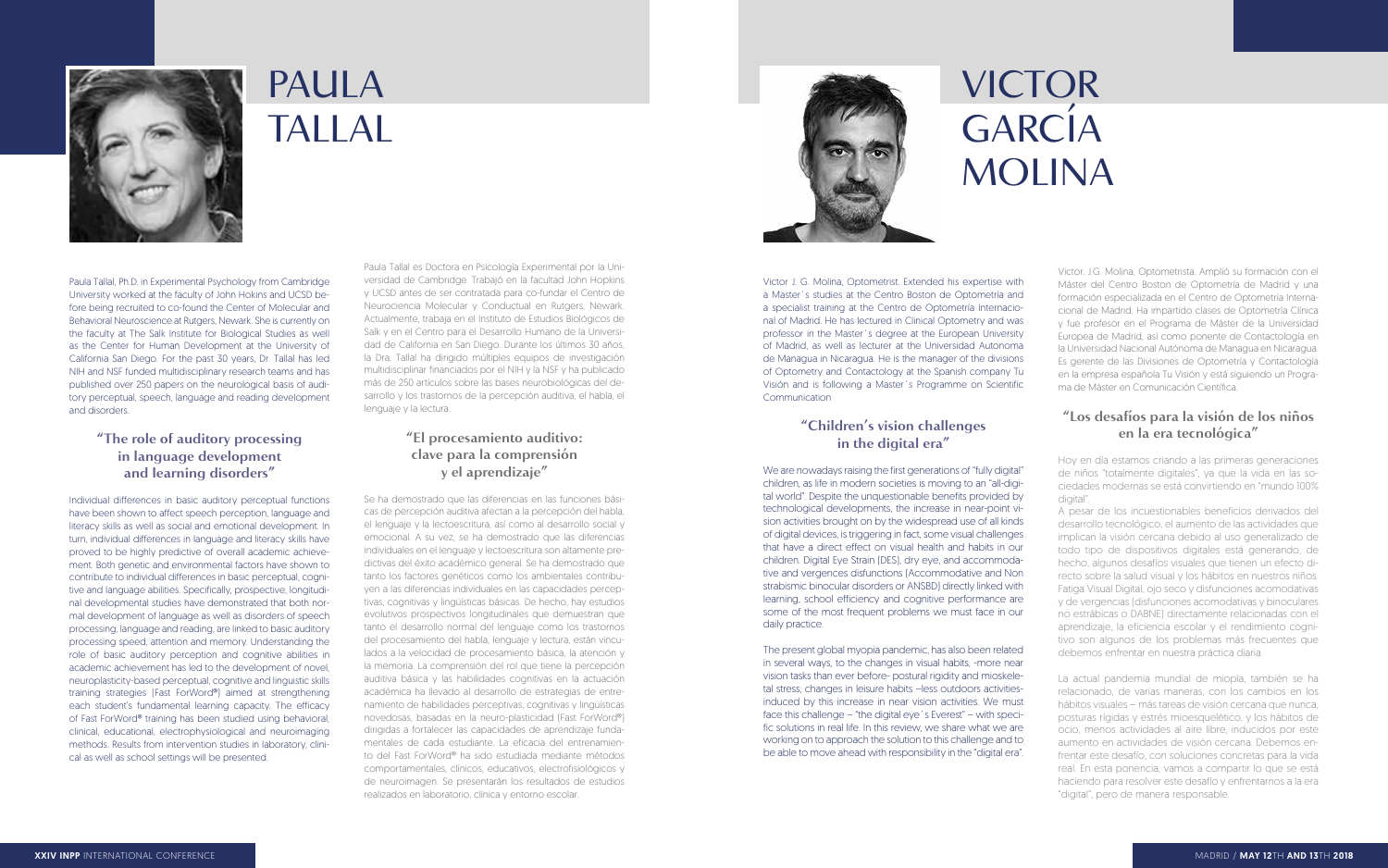Maialen López Luengo, teacher and Psychopedagogist. PhD in Education by the Universidad Internacional de la Rioja (UNIR) and Master´s Degree in Neuropsychology and Education at the same institution. She works as teacher and counselor at a primary school. She investigates the Neuropychological processes of learning, specifically: laterality and perceptual processes in order to develop programs to improve academic performance.

#### **"Laterality, perceptive processes and math performance in Primary School students"**

A study was carried out to establish the correlation between laterality, visual-perceptive capacities, saccadic movements, visual-spatial and auditory temporal capacities and mathematical performance in Primary School children, ages 8- 11. The results have shown a significant and positive relation between all of them.

Moreover, a program on laterality and specific mathematic methodology was devised and applied, to observe the improvement produced in each one of the variables. For that purpose, a group of students with poor mathematical performance was selected and divided in two sub-groups one experimental and one control.

The conclusion of the study is that the neuropsychological variables studied influence the mathematical perfomance, and with the use of an appropiate programme is it possible to improve it. For that reason, this should be an aspect to be considered at schools, to help primary school students to improve their capacities and performance.

## MAIALEN LÓPEZ **LUENGO**

Maialen López Luengo, Maestra y psicopedagoga, es Doctora en Educación por la Universidad Internacional de la Rioja (UNIR) y ha realizado el programa de Master en Neuropsicología y Educación de la misma institución. Trabaja como maestra y orientadora en un centro escolar. Investiga los procesos neuropsicológicos del aprendizaje y, más específicamente, la lateralidad y los procesos perceptivos, con el objeto de desarrollar programas de mejora del rendimiento académico.

### **Lateralidad, capacidades perceptivas y rendimiento matemático en alumnos de Educación Primaria**

We live in the world of unfolding epidemics. Autistic Spectrum Disorders, Attention Deficit Hyperactivity Disorder (ADHD/ADD), dyslexia, dyspraxia, bipolar disorder and other neuro-psychological and psychiatric problems in children are becoming more and more common. When we examine these children we find that they are also physically ill. Digestive problems, allergies, eczema, asthma, various food intolerances and immune system abnormalities are universally present. Dr N Campbell-McBride will be talking about how all these conditions are related and what we can do to help the children.

Se ha realizado un estudio de correlación entre la lateralidad, la capacidad viso-perceptiva, los movimientos sacádicos, la capacidad viso-espacial y auditivo-temporal, y el rendimiento matemático, en alumnos de Educación Primaria, de 8 a 11 años. Los resultados han mostrado una relación positiva y significativa entre todas ellas.

Además, se diseñó y aplicó un programa de lateralidad y metodología matemática específica, para observar las mejoras que podría proporcionar en cada una de las variables, para lo que se seleccionó un grupo con bajo rendimiento matemático y se dividió en grupo control y experimental. Los resultados mostraron una mejora significativa en todas las variables tras la aplicación del programa, dentro del grupo experimental, excepto para la variable viso-perceptiva, la cual mostró mejoras significativas al comparar los resultados con el grupo control.

De todo ello se puede concluir que las variables neuropsicológicas estudiadas influyen en el rendimiento matemático y que con un programa adecuado se logra mejorar al mismo tiempo que mejora el rendimiento matemático. Por ello, debería de ser un aspecto a considerar en la escuela y ayudar así a potenciar las capacidades y el rendimiento de los alumnos de Educación Primaria.

Natasha Campbell-McBride, MD has a Master of Medical Sciences in Neurology, After practicing for five years as a neurologist and three years as a Neurosurgeon she got her second postgraduate degree in Medical Sciences in Human Nutrition. She practices in the UK as a nutritionist. She is well known for developing the concept of GAPS (Gut And Psychology Syndrome) which she describes in her book. Dr Campbell-McBride is a keynote speaker at many professional conferences and seminars around the world. She is also a Member of The Society of Authors, The British Society for Ecological Medicine, and is a Director on the Advisory Board of the Weston A Price Foundation. She has contributed to many books on nutrition and is a regular contributing health editor to a number of magazines and newsletters.

#### **"Children´s health in the modern world"**

Natasha Campbell-McBride, Doctora en Medicina y Master en Neurología. Después de trabajar durante cinco años como Neuróloga y tres años como Neurocirujana obtuvo su segundo título de posgrado en Nutrición Humana. Trabaja en el Reino Unido como nutricionista. Es mundialmente conocida por desarrollar el concepto de GAPS (síndrome psico intestinal en sus siglas en inglés) sobre el que ha escrito varios libros. La Dra. Campbell-McBride es ponente principal en muchas conferencias y seminarios en todo el mundo. También es miembro de la Sociedad de Autores, de la Sociedad Británica de Medicina Ecológica, y es miembro de la Junta Asesora de la Weston A Price Foundation. Ha contribuido en muchos libros sobre nutrición y es colaboradora habitual de varias revistas de salud.

#### **"La salud de los niños en el mundo moderno"**

Vivimos en un mundo donde aparecen constantemente nuevas epidemias. Los trastornos del espectro autista, el trastorno por déficit de atención con hiperactividad (TDAH / TDA), la dislexia, la dispraxia, el trastorno bipolar y otros problemas neuropsicológicos y psiquiátricos en los niños son cada vez más comunes. Cuando examinamos a estos niños, descubrimos que también están físicamente enfermos. Los problemas digestivos, las alergias, el eczema, el asma, diversas intolerancias alimentarias y las anomalías del sistema inmunológico están presentes de manera universal. En esta ponencia se presentará cómo se relacionan todas estas afecciones y qué podemos hacer para ayudar a los niños.





## NATASHA **CAMPBELL** MC BRIDE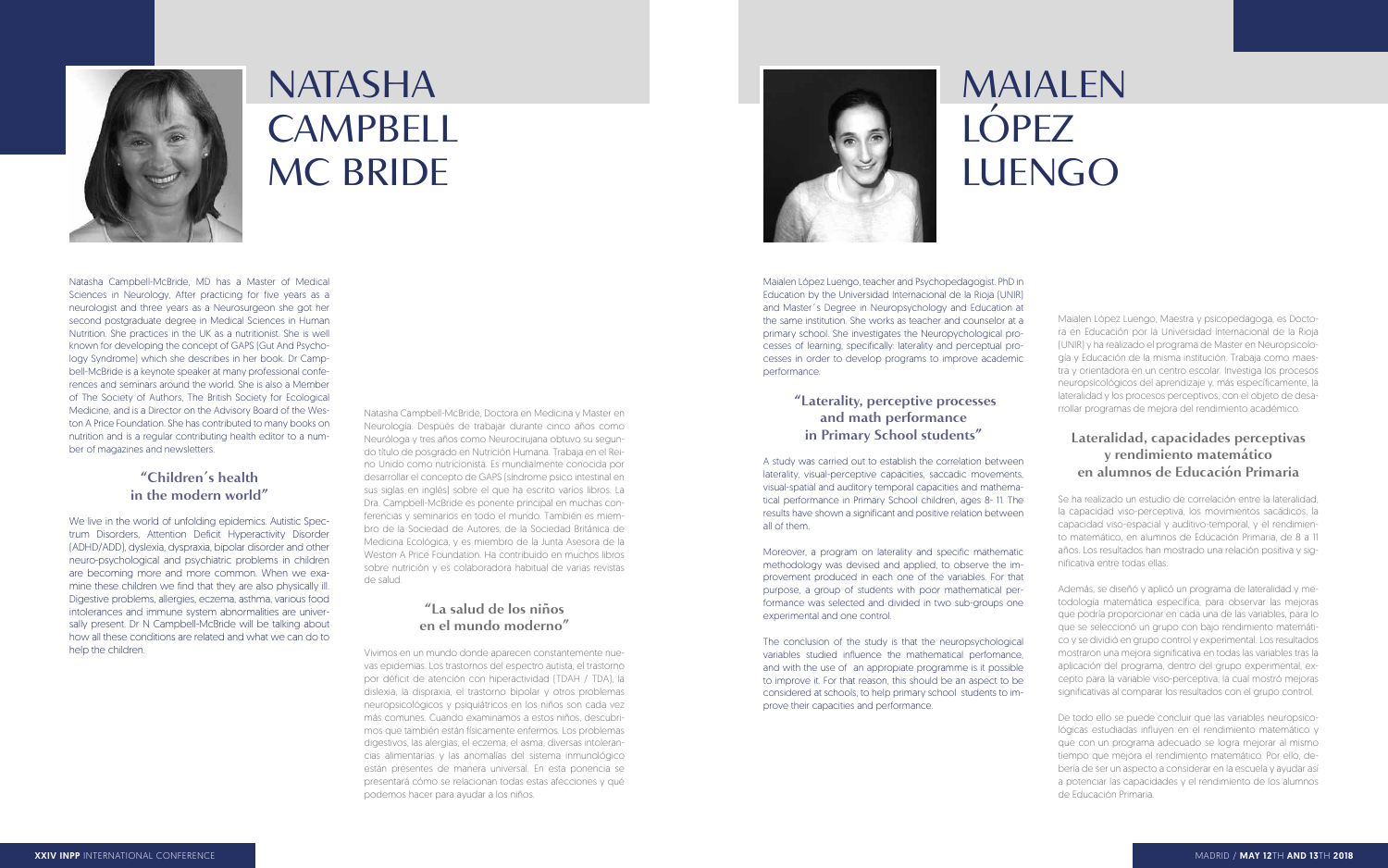Elisa Grininger, teacher. After 16 years working as a teacher at a primary school she is now studying Psychological Counselling at Sigmund Freud University Vienna, Austria. She completed her Training Course in Neuro-Developmental Delay Therapy in 2017. She will present an informal study which she conducted for this Training Course. This study investigates whether the INPP School Programme leads to improvements in children with learning difficulties and/or behavioural problems.

#### **A motor intervention to improve behaviour and learning in primary school**

This study investigated whether the INPP® School Programme leads to improvements in children with learning difficulties and/or behavioural problems. Two first grade primary school classes participated, one carrying out the INPP® School Programme, whilst the other received no extracurricular training.

Both groups were tested at the beginning of the school year with the teacher's questionnaire to identify impulsive behaviour (DISYPS II), the Basic-Preschool Test, the INPP®-Screening and the Goodenough Draw-a-Person Test. This resulted in the categorisation of the participants as either "without difficulties", "at risk of difficulties" or "with difficulties". At the end of the school year, these tests were repeated, except that the Basic Preschool Test was replaced with an age-appropriate reading test (Salzburger Lesescreening).



### ELISA **GRININGER**

Elisa Grininger, maestra. Después de 16 años trabajando como maestra en una escuela de educación primaria, ahora estudia Psicología en la Universidad Sigmund Freud de Viena, Austria. Completó su curso de formación en el método de INPP en 2017. Presentará un estudio en el que investiga si el Programa Escolar de INPP conduce a mejoras en los niños con dificultades de aprendizaje y/o problemas de conducta.

#### **Una intervención motora para mejorar el aprendizaje y el comportamiento en educación primaria.**

Este estudio investiga si el programa Escolar de INPP promueve la mejora en los resultados de los niños con dificultades de aprendizaje y/o problemas de comportamiento. Participaron en el estudio dos clases de primero de primaria; una de ellas llevó a cabo el Programa Escolar de INPP, mientras que la otra no recibió ningún entrenamiento extracurricular.

Se testó a los dos grupos al comienzo del año escolar, a través de un cuestionario para la identificación del comportamiento impulsivo (DISYPS-II), el Test Básico pre-escolar, la valoración neuromotora desarrollada por INPP y el test de la figura humana de Goodenough. Esto resultó en la categorización de los alumnos en tres subgrupos: "sin dificultades", "en riesgo de tener dificultades" y "con dificultades". Al final del año académico los test fueron repetidos excepto el Test básico pre-escolar que fue sustituido por un test de lectura apropiado a la edad (Salzburger Lesenscreening).

### **EL INSTITUTO DE PSICOLOGÍA NEURO-FISIOLÓGICA**

El Instituto de Psicología Neuro-fisiológica de España comenzó su actividad en 2011 y, desde entonces, ha organizado dos Congresos Internacionales del INPP: el actual y el que tuvo lugar en Barcelona, en abril de 2012.

Simultáneamente, ha llevado a cabo una labor formativa extensa, habiendo realizado 6 formaciones anuales en el Método de INPP, en la que han participado más de 80 profesionales dedicados al trabajo con niños con dificultades de aprendizaje en los campos de la psicología, logopedia, fisioterapia, optometría y educación.

Además, se han llevado a cabo decenas de cursos de Formación en el Programa de INPP dirigidos a maestros. Fruto de estas formaciones, son muchos los colegios que han puesto en marcha el programa Escolar de INPP. En varios de estos centros, se ha incorporado como parte del proyecto del centro la ejecución de dicho programa cada año en 2º de primaria.

El Instituto esta dirigido por Laura Pellico, psicóloga y especialista en neurodesarrollo.